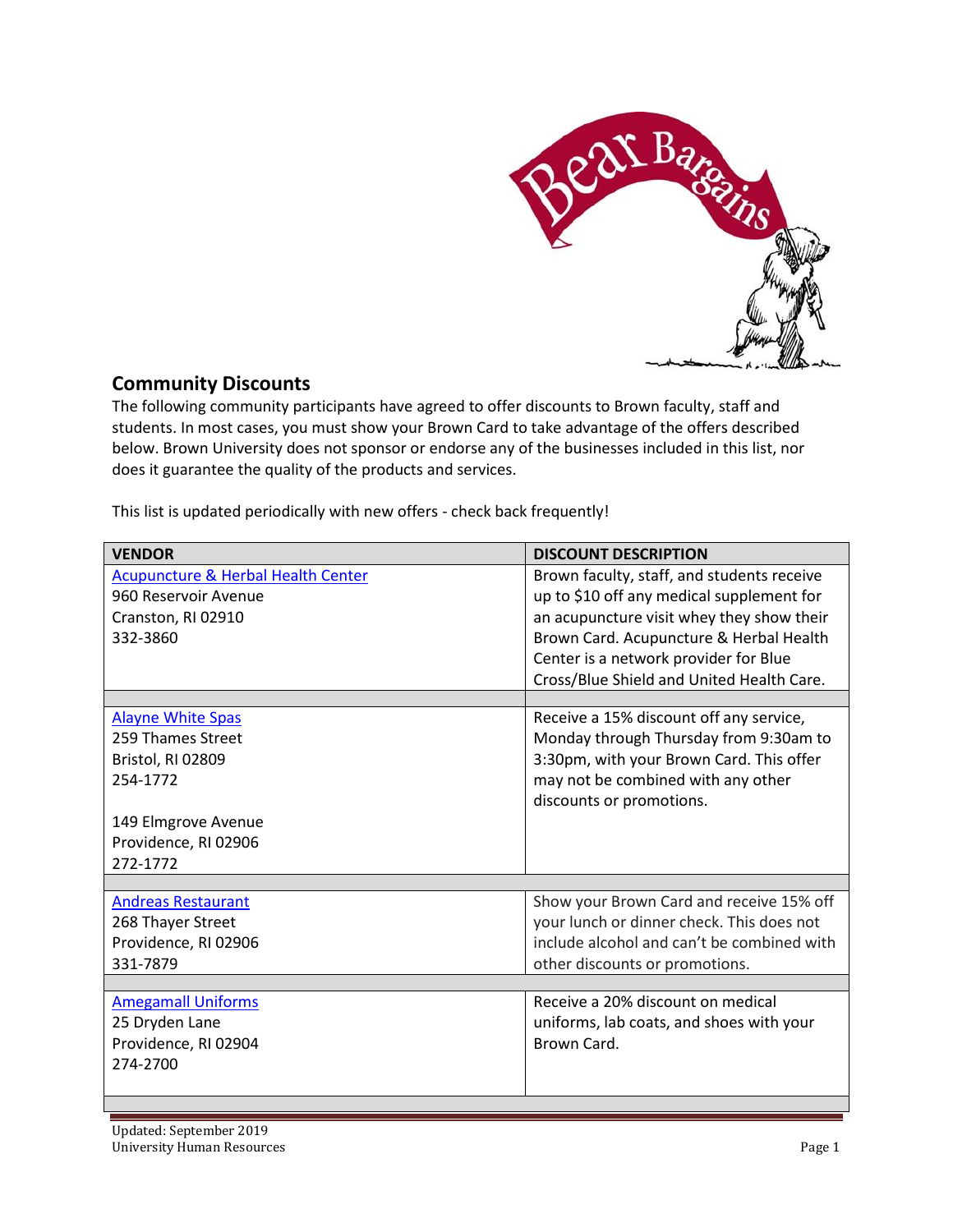| AT & T - All store locations                  | Visit your local AT&T store and take        |
|-----------------------------------------------|---------------------------------------------|
| http://www.att.com/wireless/Brownfacultystaff | advantage of great savings by showing your  |
|                                               | Brown Card! New and existing AT&T           |
|                                               | wireless customers may receive special      |
|                                               | discounts Copy and paste the link in your   |
|                                               | browser, and enroll using your              |
|                                               | @brown.edu email.                           |
|                                               |                                             |
|                                               | All faculty, staff and students receive 10% |
| The East West Company                         | off any acupuncture, cupping, or bodywork   |
| 189 Governor St                               | session with their Brown ID. Balance        |
| Suite 202                                     | Acupuncture is located .5 miles from        |
| Providence, RI 02906                          | Brown's campus and is in network            |
| (401) 519-5190                                | with Blue Cross Blue Shield, United         |
| hello@theeastwestco.com                       | Healthcare and Cigna insurances. Insurance  |
| www.theeastwestco.com                         | coverage applies to acupuncture only;       |
|                                               | discount does not apply to copays.          |
| <b>Books on the Square</b>                    | Visit Books on the Square in Wayland        |
| 471 Angell Street                             | Square and receive a 10% discount off your  |
| Providence, RI 02906                          | total purchase with your Brown Card. This   |
| 331-9097                                      | discount cannot be combined with any        |
|                                               | other sales or promotions.                  |
|                                               |                                             |
| <b>BTS Tire &amp; Service</b>                 | Receive a 10% discount on all service parts |
| 113 Broadway                                  | and labor with your Brown card. Not valid   |
| Providence, RI 02903                          | with other coupons.                         |
| 621-3390                                      |                                             |
| <b>BTS Tire &amp; Service</b>                 |                                             |
| 580 Pawtucket Avenue                          |                                             |
| Pawtucket, RI 02860                           |                                             |
| 724-8473                                      |                                             |
|                                               |                                             |
| <b>Butcher Shop Café and Deli</b>             | Show your Brown Card and receive 10% off    |
| 157 Elmgrove Avenue                           | your food purchase. This discount may not   |
| Providence, RI 02906                          | be combined with other offers or            |
| 861-4627                                      | promotions.                                 |
|                                               |                                             |
|                                               | Members of the Brown community receive      |
| <b>Chestnut Hill Realty</b>                   |                                             |
|                                               | discounts of the first month's rent at      |
| 300 Independence Drive                        | Chestnut Hill Realty properties in MA and   |
| Chestnut Hill, MA 02467                       | RI, as part of CHR's Preferred Employer     |
| 617-469-6532                                  | Program.                                    |
| <b>Citron Spa</b>                             | Visit Citron Spa and show your Brown ID to  |
| 225 Wayland Avenue                            | receive 20% off all spa services.           |
| Providence, RI 02906                          |                                             |
| 861-0908                                      |                                             |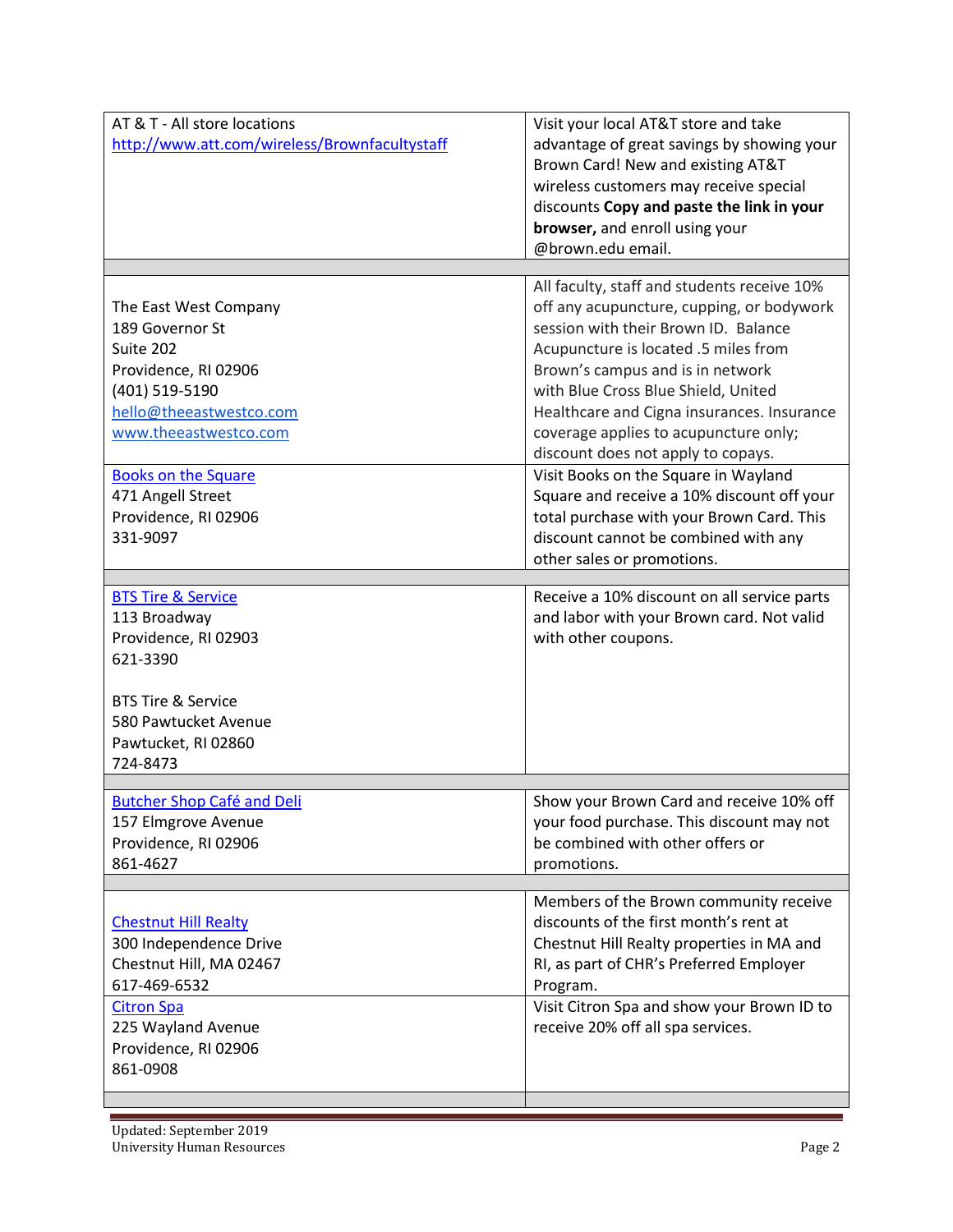| <b>Designs in Motion</b><br>22 Montgomery Street<br>Pawtucket, RI 02860<br>419-0446                                         | Sign up for a small group training class with<br>Personal Trainer Anthony DiMeo and<br>receive a 25% discount on one month of<br>unlimited classes.                                                                                                                                             |
|-----------------------------------------------------------------------------------------------------------------------------|-------------------------------------------------------------------------------------------------------------------------------------------------------------------------------------------------------------------------------------------------------------------------------------------------|
| <b>The District</b><br>54 South Street<br>Providence, RI 02903<br>421-0050                                                  | Visit this easygoing, brick-walled eatery on<br>Tuesdays and receive 15% off your bill. This<br>discount cannot be combined with other<br>offers and please show your Brown ID when<br>ordering.                                                                                                |
| East Side Skin Spa<br>120 Wayland Avenue, Suite 1<br>Providence, RI 02906<br>480-5453                                       | All students, faculty, and staff with a Brown<br>ID Card receive a \$5 discount on their first<br>appointment and \$2 off thereafter; in<br>addition, receive a 10% discount on spa<br>services booked Tuesdays through<br>Saturdays.                                                           |
| <b>Eastside Market</b><br>165 Pitman Street<br>Providence, RI 02906<br>831-7771                                             | Staff, faculty and students receive a 5%<br>discount on groceries every day when you<br>show your Brown ID.                                                                                                                                                                                     |
| <b>EverPresent</b><br>@ Providence Picture Frame & Dryden Gallery<br>27 Dryden Lane<br>Providence, RI 02904<br>401-491-3368 | EverPresent is a photo and video scanning<br>service that turns family photos and home<br>movies into digital files that can be saved<br>on DVDs, flash drives, and cloud storage.<br>Members of the Brown community receive<br>a 10% discount off all services by presenting<br>your Brown ID. |
| <b>Fitness Together</b><br>145 Elmgrove Avenue<br>Providence, RI 02906<br>369-7660                                          | Show your Brown Card and receive 10% off<br>your first one-on-one personal training<br>package.                                                                                                                                                                                                 |
| <b>Flatbread Company</b><br>161 Cushing Street<br>Providence, RI 02906<br>273-2737                                          | Show your Brown Card and receive 20% off<br>your dinner on Monday evenings. This does<br>not include alcohol and can't be combined<br>with other discounts or promotions.                                                                                                                       |
| Francesca's<br>257 Thayer Street<br>Providence, RI 02906<br>225-4330                                                        | Enjoy 10% off full-priced items when you<br>show your Brown Card. Sale items are not<br>included in this promotion.                                                                                                                                                                             |
| Geoff's<br>401 South Main Street                                                                                            | Show your Brown Card and receive a 15%<br>discount after 3 p.m. any day. And, don't                                                                                                                                                                                                             |

Updated: September 2019 University Human Resources Page 3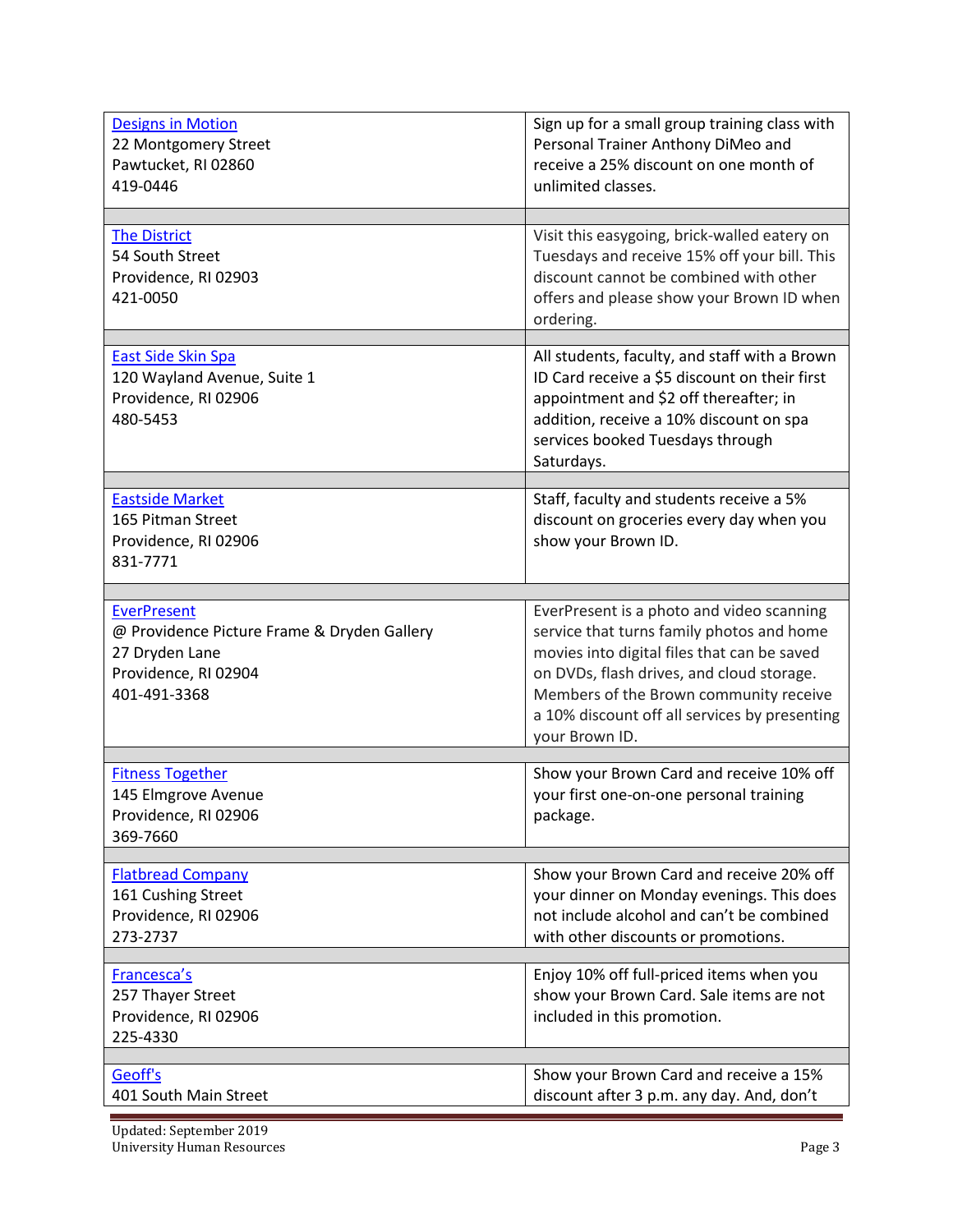| Providence, RI 02906                   | forget Two for One Tuesdays: buy one        |
|----------------------------------------|---------------------------------------------|
| 751-2248                               | sandwich and get another one FREE!          |
|                                        |                                             |
|                                        |                                             |
|                                        |                                             |
| <b>Great Wolf Lodge</b>                | Great Wolf Lodge offers Brown University    |
|                                        | up to a 30% discount at their 15 resort     |
|                                        | locations in the U.S. Your Brown ID must be |
|                                        | presented at check in. For more             |
|                                        | information or reservations, visit          |
|                                        | greatwolf.com or call 800-905-9653 - use    |
|                                        | corporate code BROW029A                     |
|                                        |                                             |
| <b>Grieco Toyota</b>                   | Receive a 10% discount for any service,     |
| 415 Taunton Avenue                     | repair or parts, by showing your Brown ID   |
| East Providence, RI 02914              | before you pay. Access the service page to  |
| 438-0350                               | make an appointment online, or call.        |
|                                        |                                             |
| <b>Green &amp; Cleaner</b>             | Show your Brown ID and receive 10% off      |
| 147 Elmgrove Avenue                    | dry cleaning clothes and home furnishings   |
| Providence, RI 02906                   | (laundered shirts not included). Why take   |
| 808-6321                               | your clothes and comforters home for the    |
|                                        | summer? Green & Cleaner will clean and      |
|                                        | store for free! Orders must be pre-paid and |
|                                        | 10% off dry cleaning applies to storage     |
|                                        | orders, too. Green & Cleaner is             |
|                                        | environmentally conscious and uses no       |
|                                        | toxic chemicals. Cannot be combined with    |
|                                        | any other discount or promotion.            |
|                                        |                                             |
| <b>Healthy Babies, Happy Moms Inc.</b> | Show your Brown Card and receive a 5%       |
| 4512 Post Road                         | discount off all services and breast pumps  |
| East Greenwich, Rhode Island 02818     | and 10% off all other products. You may use |
| 884-8273                               | your health care spending account to pay    |
|                                        | for all products and services.              |
|                                        |                                             |
|                                        | Industrial Revolution CrossFit strives to   |
| <b>Industrial Revolution CrossFit</b>  | build strong bodies, strong hearts and      |
| 154 Smithfield Avenue                  | strong minds. Show your Brown Card and      |
| Pawtucket, RI                          | receive 20% off all memberships.            |
| 724-4500                               |                                             |
|                                        |                                             |
| <b>Jewish Community Center (JCC)</b>   | The JCC is a neighborhood childcare center. |
| 401 Elmgrove Avenue                    | The JCC will waive the enrollment fee by    |
| Providence, RI 02906                   | showing your Brown Card.                    |
| 421-4111                               |                                             |
|                                        |                                             |
|                                        |                                             |
| <b>Kabob and Curry</b>                 | Kabob and Curry offers a 10% discount on    |

Updated: September 2019 University Human Resources Page 4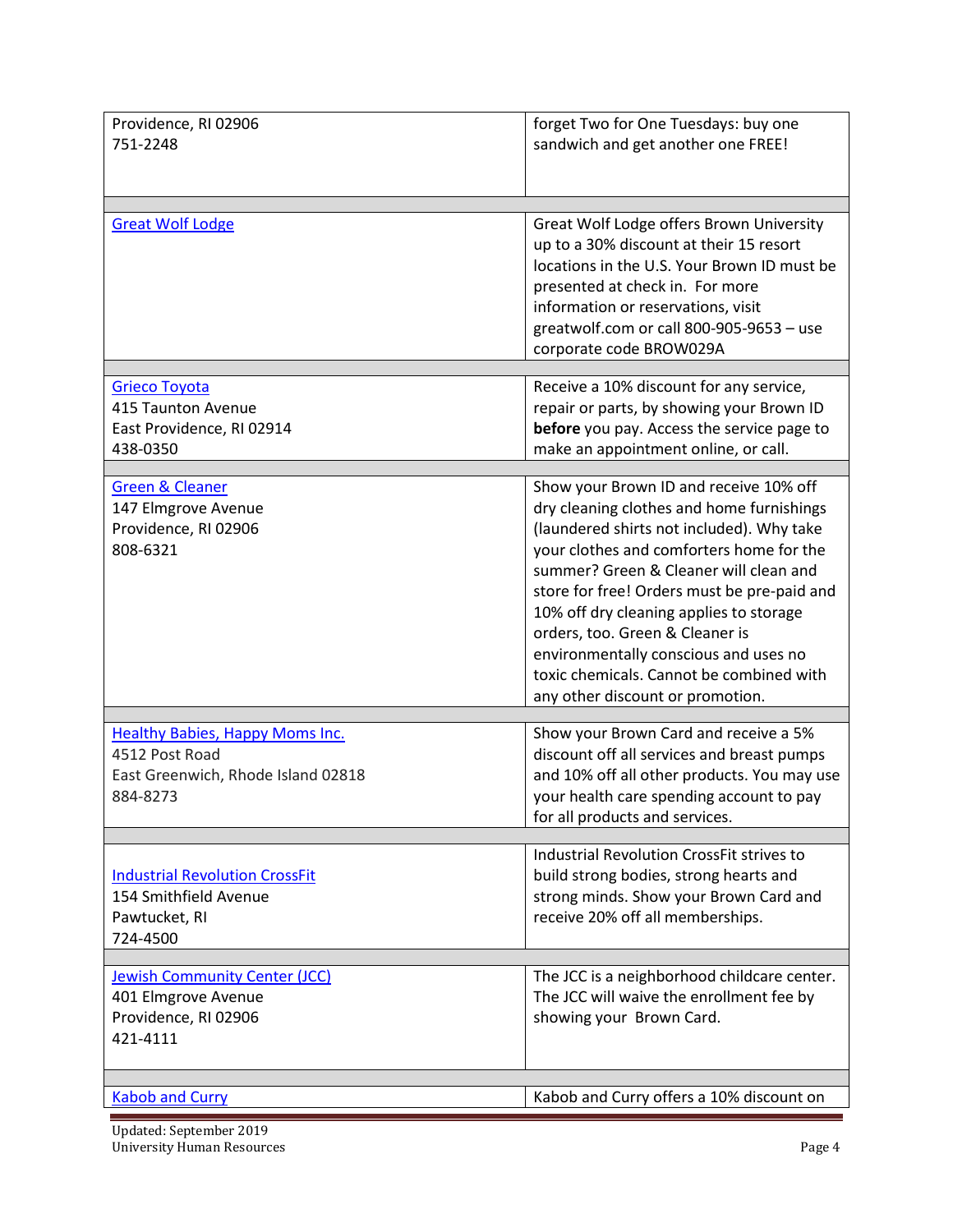| 261 Thayer Street<br>Providence, RI 02906<br>273-8844                                               | food all day, every day, with your Brown<br>Card!                                                                                                                                                                                                                                           |
|-----------------------------------------------------------------------------------------------------|---------------------------------------------------------------------------------------------------------------------------------------------------------------------------------------------------------------------------------------------------------------------------------------------|
|                                                                                                     |                                                                                                                                                                                                                                                                                             |
| LawnStarter<br>244 Weybosset Street<br>Providence, RI 02903                                         | LawnStarter makes lawn care easy. To<br>receive \$20 off lawn care service, sign up<br>online with your Brown email address and<br>use the code college20 at checkout.                                                                                                                      |
| Like No Udder Dairy Free & Vegan Ice Cream<br>170 Ives St.<br>Providence, RI 02906<br>401.228.3880  | Show your Brown card, before payment,<br>and receive 10% off your weekday (Mon -<br>Fri) ice cream and beverage purchase. This<br>offer excludes food, snack, and gift items<br>and does not apply to truck purchases.                                                                      |
| Luminous Salon & Spa<br>133 Pitman Street<br>Providence, RI 02906<br>228-7008                       | Faculty, staff, and students receive a 10%<br>discount with their Brown Card on hair,<br>nails, and facial services every Tuesday and<br>Wednesday. Walk-ins welcomed or call for<br>an appointment. This discount excludes<br>retail products and cannot be combined<br>with other offers. |
| J. McLaughlin<br>182 Wayland Avenue<br>Providence, RI 02906<br>680-8985                             | Show your Brown Card and receive a 15%<br>discount off clothing and accessories from<br>J.McLaughlin. Store hours Monday<br>through Saturday 10 a.m. - 5:30 p.m. and<br>Sundays 11 a.m. - 4 p.m.                                                                                            |
| <b>Meeting Street Cafe</b><br>220 Meeting Street<br>Providence, RI 02906<br>273-1066                | Meeting Street Cafe offers a 10% discount<br>on all purchases with your Brown Card. Pick<br>up a free punch card to buy 10 sandwiches<br>or cookies and get the 11 <sup>th</sup> free!                                                                                                      |
| <b>Method Fitness</b><br>1 Richmond Square<br>Providence, RI 02906<br>274-6384                      | RI's longest running personal training studio<br>offers a free introductory 30-minute<br>session and a 10% discount on your first<br>purchase. You must present your Brown<br>Card to receive this special offer.                                                                           |
| <b>Mind 2 Body Fitness</b><br>The Plant at 60 Valley Street<br>Providence, RI 02909<br>774-406-8222 | Try Pilates or TRX for half the price! New<br>clients buy 1/get 1 Free for any pilates<br>equipment classes, TRX classes, or private<br>sessions. Registration required and 24 hour<br>cancellations apply. See our website for<br>rates and schedule.                                      |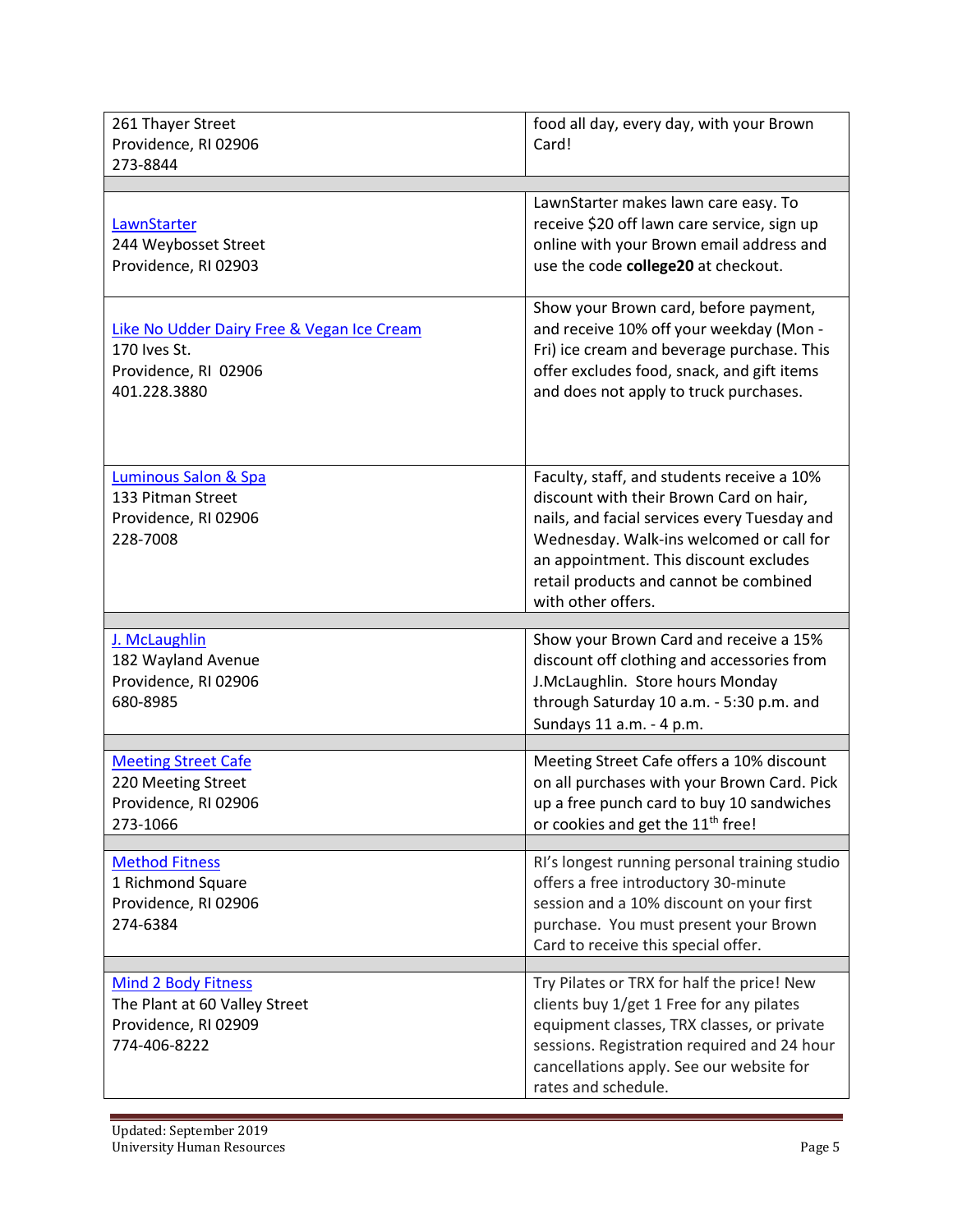| <b>Minerva's Pizza</b><br>20 South Angell Street<br>Providence, RI 02906<br>272-2279                      | Receive a 10% discount on all purchases<br>with your Brown Card.                                                                                                                                                      |
|-----------------------------------------------------------------------------------------------------------|-----------------------------------------------------------------------------------------------------------------------------------------------------------------------------------------------------------------------|
|                                                                                                           |                                                                                                                                                                                                                       |
| <b>Motion Center</b><br>84 Fountain Street<br>Pawtucket, RI 02860<br>654-6650                             | First-time clients receive a \$10 massage<br>with a Brown Card; receive \$2 off a \$16<br>drop in visit. No discounts on class cards or<br>lunchtime classes. This offer cannot be<br>combined with other discounts.  |
| Nuts 'n More<br>558 Mineral Spring Avenue<br>Pawtucket, RI 02860<br>305-2187                              | Faculty, staff, and students receive 10% off<br>their total purchase with their Brown Card.<br>This offer is not valid with any other<br>promotion or discount.                                                       |
| <b>Orange Theory Fitness</b><br>228 Washington Street, Suite B-290<br>Attleboro, MA 02703<br>508-916-6903 | Show your Brown Card and receive \$10 off<br>monthly for Premier membership; or \$10<br>off monthly for Elite membership; and<br>\$20 off Heart Rate Monitors.                                                        |
| <b>Personal Best Wellness Massage</b><br>173 Waterman Street<br>Providence, RI 02906<br>808-0837          | Show your Brown Card and receive a<br>complimentary 15 minutes with your first<br>1-hour massage. Winner of Boston<br>Magazine's Best of Boston award!                                                                |
|                                                                                                           |                                                                                                                                                                                                                       |
| Pie in the Sky<br>225 Thayer Street<br>Providence, RI 02906<br>861-3954                                   | Shop on Mondays and save 10% off any<br>purchase with your Brown Card.                                                                                                                                                |
| <b>Pizzico Restaurant</b><br>762 Hope Street<br>Providence, RI 02906<br>421-4114                          | Show your Brown Card and receive 10% off<br>your bill - lunch or dinner. No restrictions<br>apply. This offer is also good at the<br>Barrington location.                                                             |
| <b>Providence Bruins</b><br><b>Dunkin Donuts Center</b><br>1 LaSalle Square<br>Providence, RI 02903       | Click here to purchase tickets for P-Bruins<br>games for the upcoming season. Look for<br>special offers every month! Ticket price<br>includes complimentary beverage and<br>snack!                                   |
| <b>Providence Pilates Center</b><br>5 Lincoln Avenue<br>Providence, RI 02906<br>480-0193                  | Providence Pilates Center offers a wide<br>variety of Pilates classes and equipment.<br>Brown faculty, staff, and students receive<br>an initial mat free with your Brown Card<br>and 10% off any package of classes. |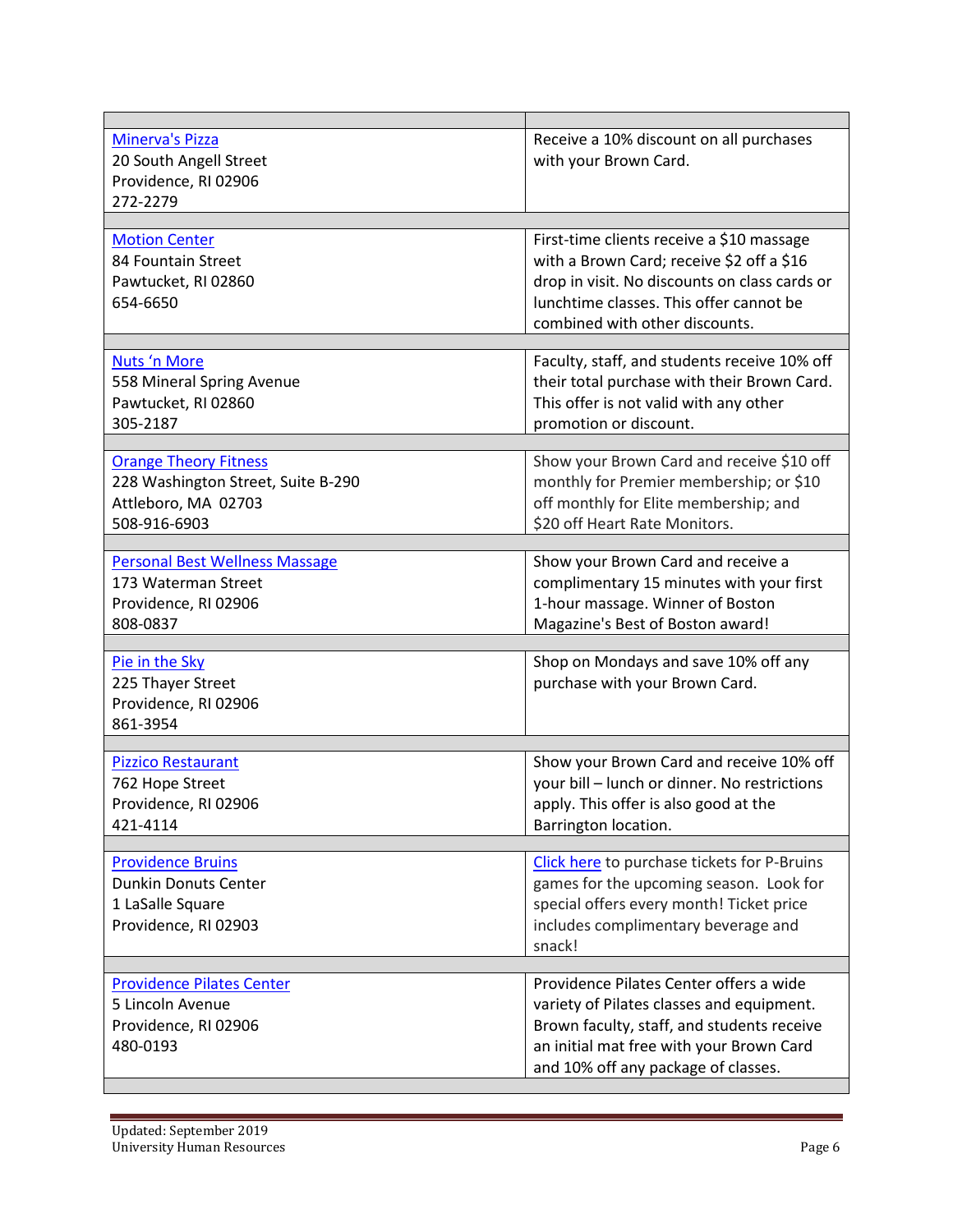| <b>Providence Power Yoga</b><br>51 Bassett Street<br>Providence, RI 02903<br>273-3500                             | Show your Brown Card and receive 10% off<br>a 5 or 10-day yoga pass.                                                                                                                                                                                                                |
|-------------------------------------------------------------------------------------------------------------------|-------------------------------------------------------------------------------------------------------------------------------------------------------------------------------------------------------------------------------------------------------------------------------------|
| <b>RI Historical Society</b><br><b>Aldrich House</b><br>110 Benevolent Street<br>Providence, RI 02906<br>331-8575 | Show your Brown Card and receive a \$5<br>discount when you join or upgrade your<br>existing membership; cannot be combined<br>with other offers. Membership includes<br>admission to the John Brown House, the<br>Museum of Work and Culture, and the<br>Robinson Research Center. |
| <b>RIPTA (Rhode Island Public Transit Authority)</b><br>269 Melrose Street<br>Providence, RI 02907<br>781-9400    | Faculty, staff, and students ride a RIPTA bus<br>or trolley anytime, anywhere in the state, at<br>no charge. Swipe your Brown Card and take<br>a seat - it's that easy!                                                                                                             |
| <b>RISD Museum</b><br>224 Benefit Street<br>Providence, RI 02903<br>454-6500                                      | Show your Brown Card and receive free<br>admission.                                                                                                                                                                                                                                 |
| <b>RISD Works</b><br>20 North Main Street<br>Providence, RI 02903<br>277-4949                                     | Show your Brown Card to receive a 10%<br>discount off non-sale merchandise. This<br>discount does not apply to fine art and<br>consignment.                                                                                                                                         |
| <b>Rustigian Rugs</b><br>1 Governor Street<br>Providence, RI 02906<br>751-5100                                    | Show your Brown Card for a 15% discount<br>on rugs purchased from inventory; receive<br>a 10% discount for cleaning orders over<br>\$100 (intake between Nov. 1 and May 1).<br>Brown discounts may not be used in<br>conjunction with other discounts.                              |
| <b>Salon Persia</b><br>308 Thayer Street<br>Providence, RI 02906<br>831-9536                                      | During the academic year only, receive a<br>20% discount on all services just by showing<br>your Brown Card. This discount excludes<br>retail products and special discounts and<br>cannot be combined with other offers.                                                           |
| <b>Seniors Choice Consulting</b><br>175 Danielson Pike<br>North Scituate RI 02857<br>585-0509                     | Senior's Choice Consulting can provide as<br>much service as a senior or their family may<br>desire - ranging from completing the RI<br>Medicaid application to assessing needs<br>and identifying resources available for the<br>Care Provider to access.<br>Schedule online at:   |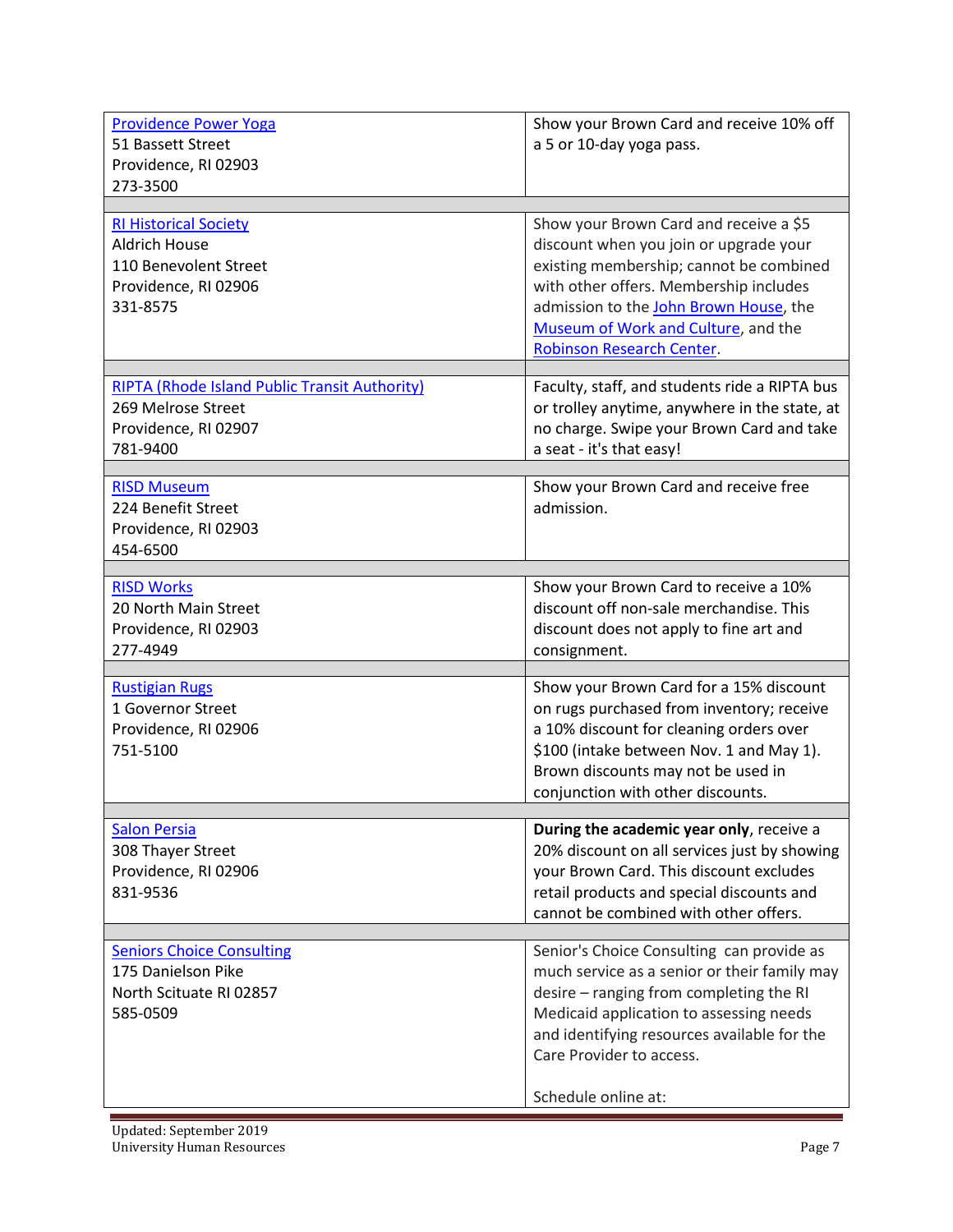|                                                                                              | https://seniorschoiceconsulting.com/servic<br>es/ to receive 10% off a 30 or 60-minute<br>telephone consultation (enter code BrownU<br>at check out-you will also be prompted to |
|----------------------------------------------------------------------------------------------|----------------------------------------------------------------------------------------------------------------------------------------------------------------------------------|
|                                                                                              | enter your Brown ID).                                                                                                                                                            |
| <b>Shiatsu Therapy</b><br>144 Waterman Street<br>Providence, RI 02906                        | Faculty, staff and students save \$10 on 60-<br>minute shiatsu therapy sessions.                                                                                                 |
| 383-0661                                                                                     |                                                                                                                                                                                  |
|                                                                                              |                                                                                                                                                                                  |
| <b>Skin Solutions</b>                                                                        | Full service skin care Studio.<br>Faculty, staff and students, show your<br>Brown Card and receive a \$13 gift card on                                                           |
| 154 Waterman St, Suite 13.<br>Providence, RI 02906<br>508.406.1154                           | your first visit to use toward retail skin care<br>products. In addition, take 10% off all spa<br>services.                                                                      |
|                                                                                              |                                                                                                                                                                                  |
| The Spa at the Providence Biltmore<br>11 Dorrance Street<br>Providence, RI 02903<br>455-3100 | Receive a 20% discount on all services when<br>you show your Brown Card.                                                                                                         |
| Spectrum India                                                                               | Show your Brown Card and receive 10% off                                                                                                                                         |
| 262 Thayer Street<br>Providence, RI 02906<br>421-1010                                        | regular priced clothes, jewelry and<br>handbags; 5% off on all other regular priced<br>items; this offer may not be combined with<br>other offers.                               |
| <b>Sprint/Nextel Mobile</b>                                                                  | New and existing Sprint/Nextel Mobile                                                                                                                                            |
|                                                                                              | customers may take advantage of special<br>savings. Enroll using your @brown.edu<br>email address copying the link provided.                                                     |
| T-Mobile                                                                                     | You may qualify for the T-Mobile®<br>Advantage™ Program and be entitled to<br>special offers and benefits.                                                                       |
| <b>Traditional Eastern Medicine</b>                                                          | Reiki Master Teacher & Practitioner Bridget                                                                                                                                      |
| 148 Waterman Street                                                                          | Bourne offers all Brown Card holders a 15%                                                                                                                                       |
| Providence, RI 02906                                                                         | discount on all Reiki and reflexology                                                                                                                                            |
| 743-9533                                                                                     | services. Please call for an appointment and<br>show your Brown Card when you receive<br>the service.                                                                            |
|                                                                                              |                                                                                                                                                                                  |
| <b>Trinity Repertory Theater</b><br>201 Washington Street<br>Providence, RI 02903            | Faculty, staff, and students are invited to<br>enjoy an evening at Trinity Rep. To receive<br>a discount, call the box office and mention                                        |
|                                                                                              |                                                                                                                                                                                  |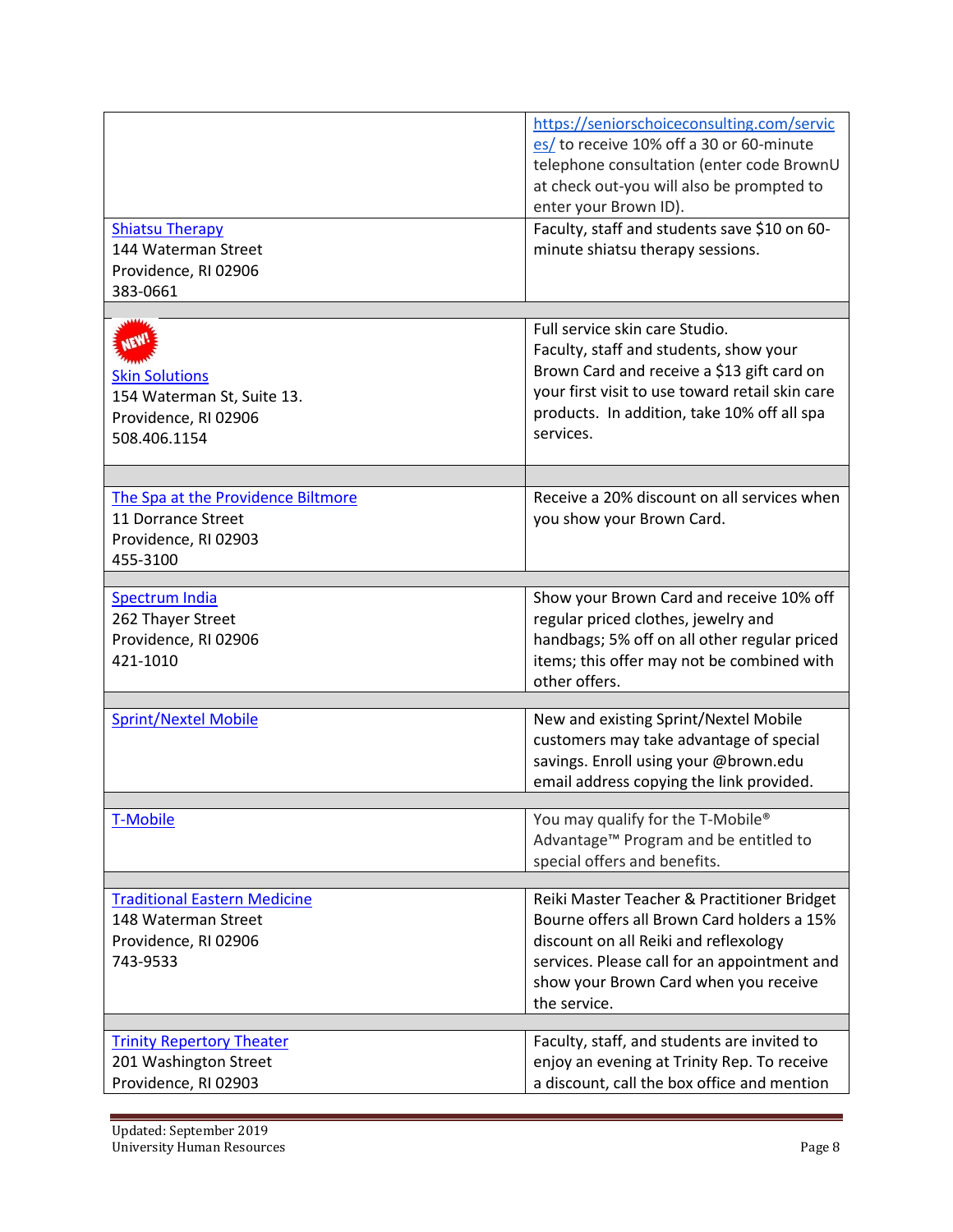| 351-4242                                                                                                                                                                       | your affiliation with Brown; show your ID<br>when picking up the tickets.                                                                                                                                                                                                                                                                                                                                                                                          |
|--------------------------------------------------------------------------------------------------------------------------------------------------------------------------------|--------------------------------------------------------------------------------------------------------------------------------------------------------------------------------------------------------------------------------------------------------------------------------------------------------------------------------------------------------------------------------------------------------------------------------------------------------------------|
| <b>Verizon Fios</b>                                                                                                                                                            | NEW and EXISTING Fios customers receive<br>discounts. SIGN UP IS ONLINE ONLY from<br>the <b>employee portal</b> . For questions, please<br>contact Amy.Russo@verizon.com                                                                                                                                                                                                                                                                                           |
| <b>Verizon Wireless</b>                                                                                                                                                        | New offer from Fios! Offer is valid 8/29/19-<br>10/9/19. Brown email address required to<br>qualify.                                                                                                                                                                                                                                                                                                                                                               |
|                                                                                                                                                                                | This offer is only available online through<br>the Verizon Connections<br>website, www.verizon.com/connections.                                                                                                                                                                                                                                                                                                                                                    |
|                                                                                                                                                                                | Enjoy exclusive savings on the nation's<br>largest, most reliable 4GLTE network. Visit<br>your local Verizon Wireless store and take<br>advantage of great savings by showing your<br>Brown Card. You can also enroll using your<br>@brown.edu via this link.                                                                                                                                                                                                      |
| <b>Washington Trust</b><br>Jennifer Larson, NMLS #21855<br>VP, Mortgage Lending<br>The Washington Trust Company<br>229 Waterman Street<br>Providence, RI 20906<br>401-487-4462 | Call or e-mail jhlarson@washtrust.com for<br>information on their home lending special<br>offers, whether you are a first-time<br>homebuyer, buying a vacation home, or<br>refinancing an existing home.                                                                                                                                                                                                                                                           |
| Z Nails & Spa<br>265 Wickenden Street<br>Providence, RI 02903<br>270-2538                                                                                                      | Show your Brown Card and receive a 20%<br>discount on all services. This offer may not<br>be combined with other offers.                                                                                                                                                                                                                                                                                                                                           |
| <b>ZipCar</b>                                                                                                                                                                  | Whether you need a car for a few hours to<br>run errands or the whole day, you can use<br>Zipcars. Save \$25 on the application fee and<br>\$15 on the annual fee. Cars are parked on<br>campus and throughout Providence. Visit<br>www.zipcar.com/brown to join. Use promo<br>code BROWNFAC13 for \$10 in free driving<br>credit.<br>*Applicants associated with Brown<br>University must be 18+ to join. See<br>zipcar.com/restrictions for complete<br>details. |